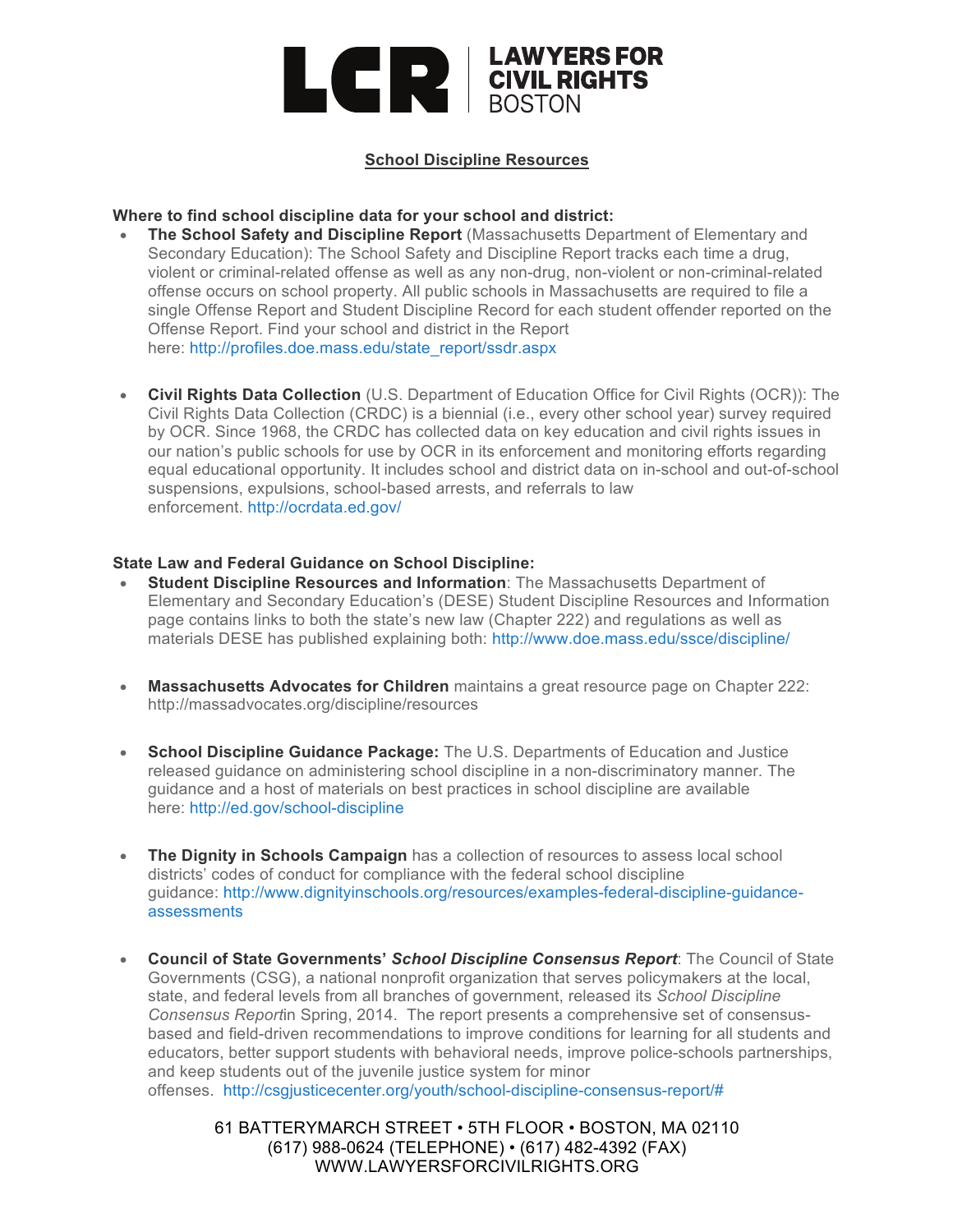

## **Best Practices in School Discipline and School Climate**

- **New England Equity Assistance Center (NEEAC)**: The New England Equity Assistance Center (NEEAC), a program of the Education Alliance at Brown University, helps states, districts, and public schools plan and implement policies and practices that promote access to high-quality education for all students. The NEEAC is one of ten regional equity assistance centers funded by the U.S. Department of Education under Title IV of the Civil Rights Act of 1964 to provide training and technical assistance on educational issues related to race, gender, and national origin. At the request of state or district officials, we partner with schools to find solutions to a variety of equity problems. Our work aims to close persistent achievement gaps, to promote safe schools, and to help all students reach high standards. http://www.brown.edu/initiatives/new-england-equity-assistance-center/
- **Suffolk University Center for Restorative Justice:** The Center for Restorative Justice provides training specific to using restorative justice in schools. Per the Center's website, "Restorative practices are successfully used for classroom management; collaborative pedagogy; student support; emotional awareness and literacy; building a positive school climate; alternate discipline; and strengthening positive connections with parents and community. Training workshops are designed for teachers, guidance counselors, administrators, students and school support personnel to learn about restorative justice as well as how to implement restorative practices in the classroom and greater school culture." http://www.suffolk.edu/college/centers/14521.php
- **The May Institute:** The May Institute helps schools and districts implement strategies to encourage positive behavior and reduce disruptive behavior and improved academic engagement. It is currently supporting over 70 schools in over 20 Massachusetts districts in their implementation of Positive Behavioral Interventions and Supports. http://www.mayinstitute.org/consultation-to-schools/index.html
- **Massachusetts Department of Elementary and Secondary Education Office of Tiered System of Supports:** The Office of Tiered System of Supports develops policies, practices and procedures around the Massachusetts Tiered System of Support and provides technical assistance, develops tools and guidance documents, administers grants, and establishes and maintains communication with key stakeholders representing general and special education populations. The Office conducts the MTSS: PBIS Academy, which is currently training 29 teams from 12 districts in Positive Behavioral Interventions and Supports. The MTSS: PBIS Academy is a multi-year, face-to-face professional development program that provides training for coaches, on-site job-embedded training, and technical assistance.

If schools or districts are interested in learning more about the Department's MTSS: PBIS Academy, please contact Shawn Connelly at 781.338.3535 or via email

at mtss@doe.mass.edu. http://www.doe.mass.edu/contact/orgdetail.aspx?orgcode=TSS

61 BATTERYMARCH STREET • 5TH FLOOR • BOSTON, MA 02110 (617) 988-0624 (TELEPHONE) • (617) 482-4392 (FAX) WWW LAWYERSFORCIVIL RIGHTS ORG